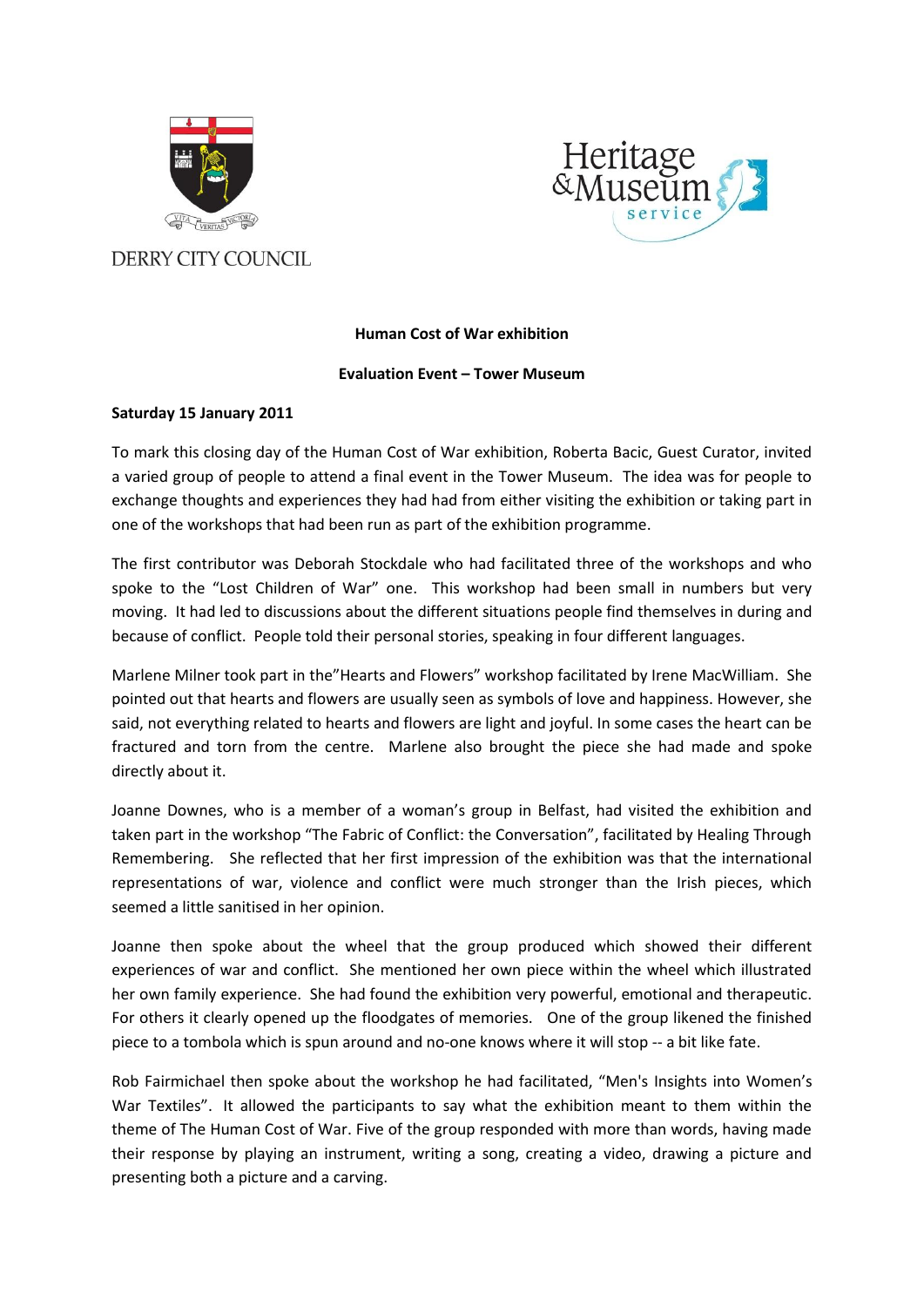Cahal McLaughlin said he had thought about the issues in making a response. In doing so, he thought about the delicacy of the work on display and how the use of everyday items such as cloth can be turned into something entirely different. His response was to create a short film and linking it to a piece of music which he knew a fellow participant, Víctor Henríquez, was working on. He thought Victor's music would enhance his theme, which was to use a storm at sea to represent, impressionistically, the sea's chaotic violence and its recycling to calm when it met the land. Similarly, people try to heal themselves and return to calmness after the chaos of conflict. Roberta then drew a link between this idea in the film and the exhibition's "Da capo al Fine" piece by Mara Loytved-Hardegg.

Victor's contribution was a piece of music played on the charango and was inspired by how the workshop unlocked responses and emotions in him. He felt that the workshop brought out how men can feel isolated and how the expectations of their behaviour in war and conflict puts pressure on them. The music has a waltzing, cyclical feel to it.

The collaboration between Victor and Cahal was entirely spontaneous as they had created their responses separately. Only on hearing and seeing the other's responses did they see how the music, which captured the rhythm of the sea, was so suitable to the film.

Colm Mulhern produced the drawing he had created as his response, which stressed the idea that men are responsible for war. The uniformed cluster on the left represents those who make war and domestic conflict -- a right-wing Spanish militia- man, a Tokyo riot police, a civil guard, a Second World War and soldier and an Irish gunman. They're trampling over flags in pursuit of some frightened woman. The central male figure, the 'civilian', looms large as it is usually he who fills the uniforms, votes for wars, urges countrymen and women to support war. The image of the Nicaraguan woman is taken from a photo around the time of the Sandinistas revolution. She not only symbolises women who somehow maintain family life during times of strife but also all ordinary people who strive to cope the stress of conflict. The top right of the drawing shows a section of a Renaissance Florentine woodcut from 1508. The personification of death is the same in that their work is imbued with a sense of morality and message. This woodcut showing death and war from 500 years ago could be said to indicate the limitation of art to make people go beyond looking at it and to take its lesson to heart.

Anthony McCann wrote and sang a song inspired by the exhibition and other experiences. He said he might give further thought to other ideas he has about crafting responses.

Rob Fairmichael created two pieces. The first was a carved piece of bog wood called the "Lap Dog of War" which draws on the common phrase "Dogs/Hounds of War". It looks like the dog is emerging as it is created with words such as hatred and prejudice, factors that lead to war, painted on. The symbols of the dollar, the pound, the euro, the rouble and the yen are also painted on as the five leading currencies of war in the world.

The second piece is marbled ink on paper with a peace poppy which was created as a response to Heidi Drahota's piece "Cast Lead". There is an explosion coming up or down and represents terror in violence but added to this is the peace poppy as another response but the poppy is not of a pure white colour. This piece will join Heidi's for a further exposure in Geneva at the World Council of Churches.